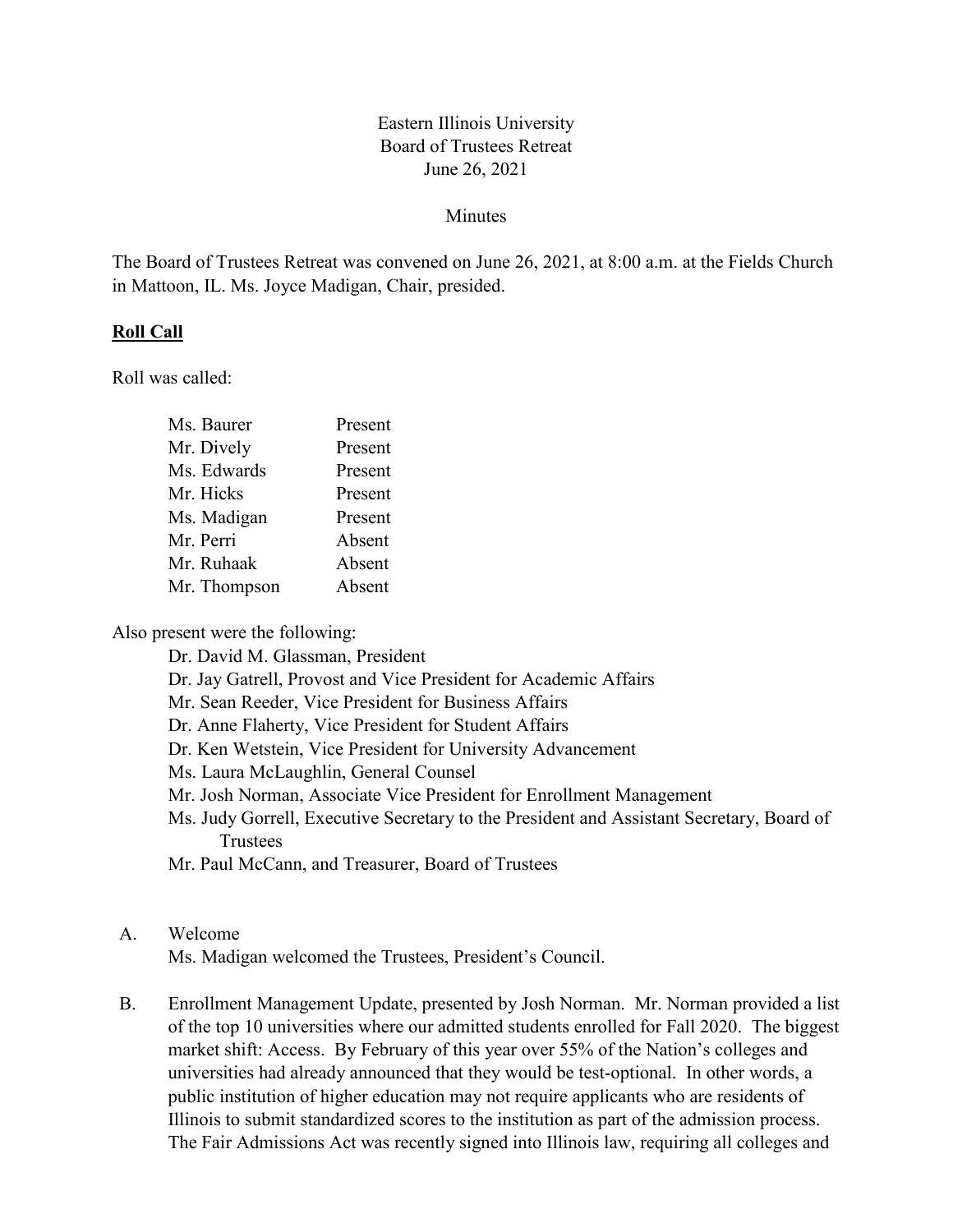universities in the State to be test-optional by January 2022. This ultimately translates to greater access to more selective schools.

The second biggest market shift: Access to Scholarships. Merit scholarships are a single example of how access to scholarships shifted. Without an ACT/SAT requirement, the students accessing merit funding changed significantly. Because our ACT/SAT requirements were below the majority of our competitors last cycle, it put us in the least competitive category. Merit scholarships are special from the standpoint that a student knows they will receive the funds before they even apply, and particularly before they file their FAFSA. However, the test-optional shift impacted scholarships including our Presidential and Pemberton scholarships.

Mr. Norman discussed applications, admission rate, Fall 2019 yield rate, net price comparison, discount rates, and retention rates.

- C. University Strategic Planning, presented by Josh Norman. Mr. Norman talked about the 10-Year Strategic Enrollment Plan Goals: grow enrollment across all student populations in order to reach the ideal size for supporting student success; solidify the EIU brand by increasing awareness and shaping perception in the higher education marketplace; develop consistent, intelligent and systematic recruitment practices that support an effective pipeline of incoming students to create sustainable enrollments for all new student populations; expand programs and practices that support student success; and leverage technology to increase efficiency and better serve and inform prospective students through the enrollment process. Mr. Norman reviewed the highest priority action plans 1-15.
- D. Diversity, Equity, and Inclusion
	- 1. GEER Initiatives, presented by Dr. Mona Davenport. GEER stands for Governor's Emergency Education Relief fund. A committee of 15 individuals from across campus was identified to determine proposals for \$1.3M in federal assistance. Twenty-six proposals were developed using state guidance to recruit and retain minority, low income and first-generation students by mitigating the barriers due to the COVID-19 crises. The scope of the planned initiatives were not just focused on making investments that paid dividends today but also to make investments that would contribute to the success of minority, low income and first generation students well into the future. Dr. Davenport discussed several of the proposals including:
		- Provide Incentivized Mentor Training to Create Effective Mentors to Support our Underrepresented Students
		- Create Access for Underrepresented Students to EIU's Campus
		- Leadership Development
		- Student Identified Initiative
		- Minority Alumni Recruitment Training
		- Implement a Centralized Tutoring Center
		- Academic Support for First-Generation, Low-Income and Ethnic Minorities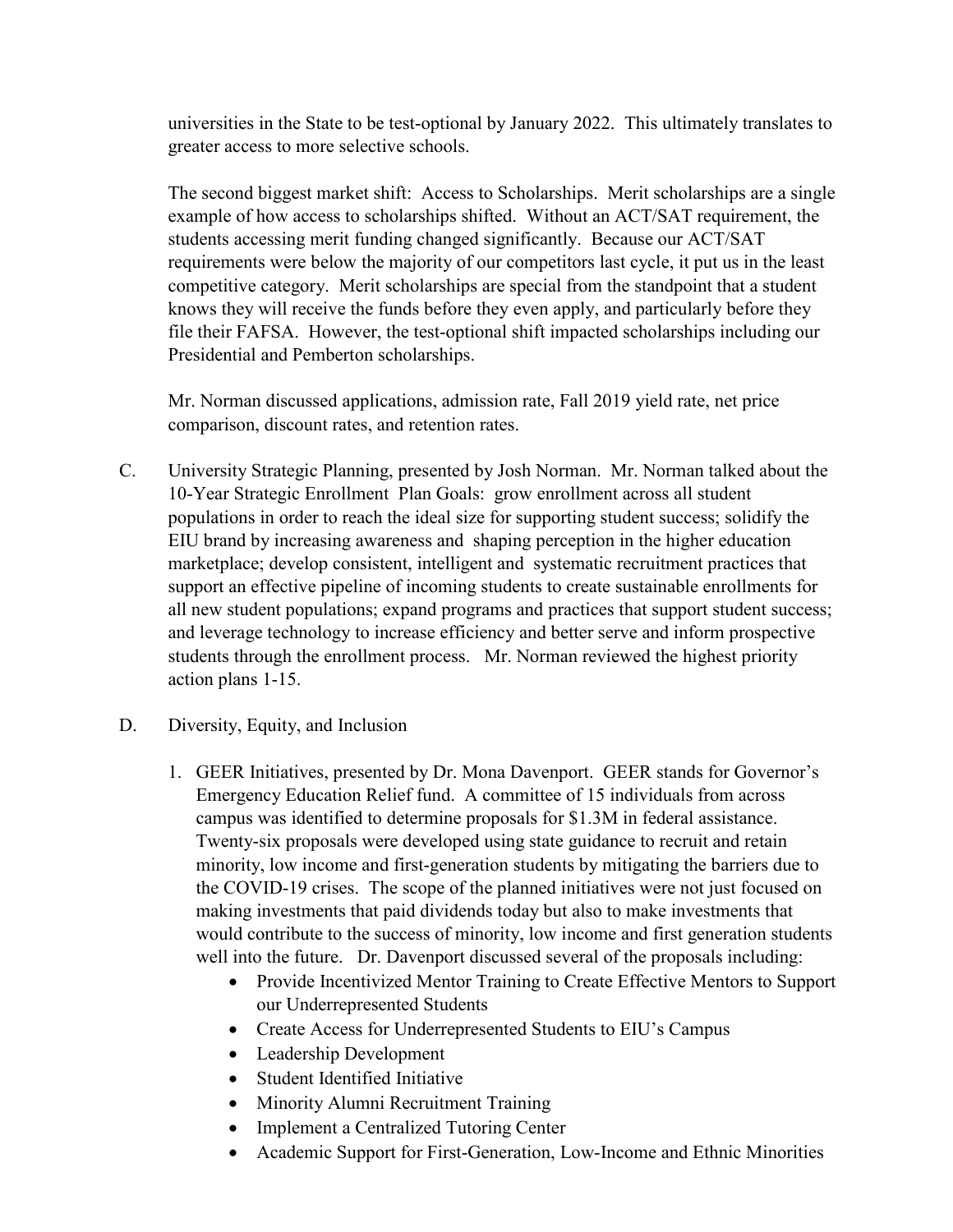- 2. President's Advisory Group, presented by Dr. Glassman. This group is comprised of faculty, staff, and student affairs professionals. It serves as an advisory group to the President for concerns and issues that may arise pertaining to diversity, equity, and inclusion.
- 3. BEP, presented by Danielle Green. BEP is governed by the Business Enterprise for Minorities, Women, and Persons with Disabilities. Currently not less than 20% of the total dollar amount of State Contracts shall be awarded to businesses owned by minorities, women, and persons with disabilities. A diverse business is a business which is at least 51% owned and operated by a U.S. BEP Category.
- 4. DEI in the Hiring Process, presented by Dr. Shawn Peoples. The Director of Civil Rights and the Hiring Manager discuss the recruitment and retention for persons from underrepresented groups. The Hiring Manager is encouraged to advertise in areas that will help garner a diverse pool of applicants. "Eastern Illinois University provides equality of opportunity in education and employment for all students and employees. Discrimination based upon race, color, sex, religion, age, national origin, ancestry, marital status, disability, veteran status, sexual orientation, gender identity, or any other basis of discrimination precluded by federal and state statutes, is strictly prohibited."
- 5. Gender & Sexual Diversity, presented by Ms. Tonya Willard. Dr. Willard gave an overview of the Center for Gender and Sexual Diversity, which included: Our "Why," Inside the Center, Signature Programs, Student Advocacy, and What's Next for the Center. The Center includes a Transformation Station which is a free service for all EIU students to get clothing that matches their gender identity. Some signature programs include GSD History Month, Pride Month, Lavender Graduation, Safe Zone Trainings, and several observances.
- 6. Making Excellence Inclusive (MEI), presented by Dr. Catherine Polydore. MEI is an initiative of the AAC&U, and seeks to achieve academic excellence for all students. The core principles are Diversity, Inclusion, Equity, and Equity-mindedness. The Mission: EIU's Making Excellence Inclusive (MEI) Committee advocates for and supports transformational learning and achievement through collaborative diversity initiatives across the university. Dr. Polydore gave a brief history and a timeline of activities.
- 7. Social Justice Series and EIU Reads, presented by Ms. Beth Gillespie. The Office of Civic Engagement and Volunteerism has developed a Social Justice Series. The Series is comprised of a variety of programs to meet students' interests and schedules, including: EIU Reads, Faculty Chats, Living Room Conversations, and Social Justice Seminars. Ms. Gillespie also shared the Fall 2021 Programming.
- E. Lunch